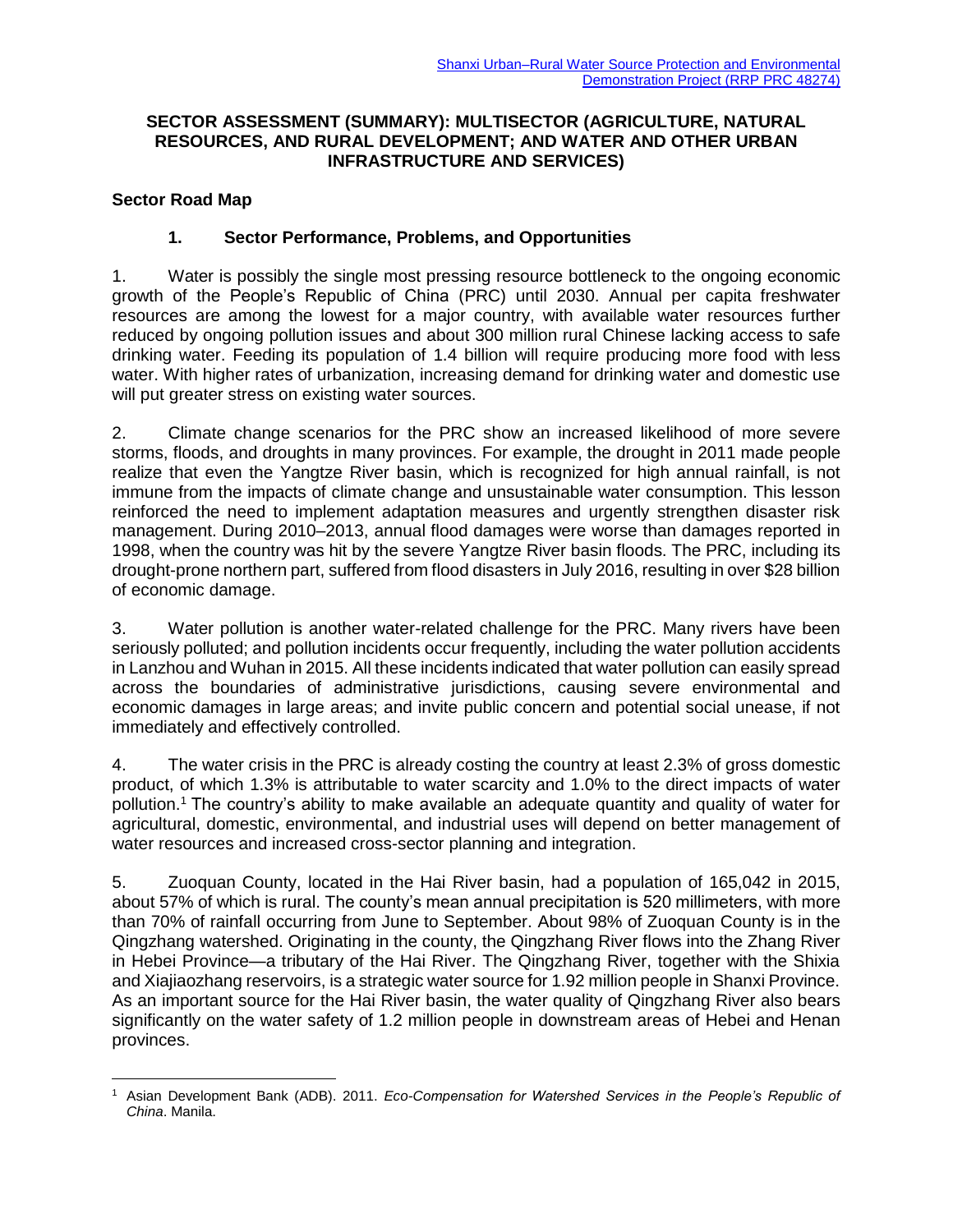6. **Soil erosion and sedimentation.** Located on the Loess Plateau, Zuoquan County experiences serious soil erosion, with over 50% of its land eroded to some degree. The vegetation coverage of the Qingzhang River's upstream catchment is generally good, but the vegetation condition for areas near villages and towns and along the roads is poor. Some areas are even bare land without vegetation. Heavy rain has caused soil erosion from these areas with little or without coverage. Soil erosion also comes from unprotected riverbanks. Sediment from soil erosion has resulted in the siltation of rivers, streams, and reservoirs, including sections of the Qingzhang River and the Shixia Reservoir. According to the record of the Zuoquan Shixia Reservoir Management Office from 1990 to 2013, the total accumulated siltation volume during these 23 years was 345,000 cubic meters (m<sup>3</sup>), with an average siltation volume of 15,000 m<sup>3</sup> per year. Siltation of the reservoir compromises its flood control function and reduces the water storage capacity. Soil erosion also impairs other vital ecosystem services. Projected increases in storm intensities will likely increase the risk of soil erosion.

7. **Flood risks.** Zuoquan County suffers from frequent floods because of lack of adequate infrastructure. Riverine floods occur in most sections of the Qingzhang River at a flood frequency of one in 5 years. The main urban section contains a structural embankment whereas rural areas only have isolated earth bunds. Bank protection for both sides of the river in the west district (a new city district under development) is almost nonexistent—a few earth bunds built from the 1950s to the 1980s are in dilapidated conditions, and some have been washed down to the river, causing severe blockages. Flood risks are heightened by the projected increase in climateinduced storm intensities. A major flood in August 1996 caused huge losses, affecting about 100,000 people in all 10 townships of Zuoquan County. About 9,000 houses were destroyed, and nearly 140,000 *mu* of cropland were damaged.<sup>2</sup> The flood caused more than 30 deaths and 550 injuries. Flooding not only poses a significant risk to people's lives, but is also a key restraining factor of sustainable development in Zuoquan County.

8. **Low quality and inadequate water supply.** The separate planning process and different ownership structures for water management in Zuoquan County have resulted in serious development gaps in water supply facilities. Zuoquan County has functioning water supply facilities for its 60,000 residents in the county's urban center. However, the water supply to rural residents is lacking or of poor quality, without any treatment. The water supply pipes are also aged and leaking. Further, though they have permits to withdraw water from the Shixia Reservoir, most rural enterprises use groundwater without proper infrastructure to access surface water, resulting in the depletion and unsustainable use of groundwater. These rural enterprises, which hire over 90% of local villagers, are an important income source for rural farmers. Inequitable and unsafe water supply is inconsistent with socially inclusive development, and hinders the government's goal of urban–rural integration.

9. **Insufficient wastewater collection and treatment.** The wastewater collection and treatment capacity in Zuoquan County cannot meet the demand of increasing urbanization. Some sewer networks are aged and leaking, causing pollution to the Qingzhang River. Key issues include (i) wastewater overflowing from some flow interceptors into the Qingzhang River, even in the dry season; (ii) the trunk sewer leaking directly into the Qingzhang River, as it is laid along the river; (iii) the Zuoquan County wastewater treatment plant facing frequent equipment breakdown; and (iv) the capacities of wastewater collection and treatment being unable to meet current and future needs.

 $\overline{a}$ 

<sup>&</sup>lt;sup>2</sup> A  $mu$  is a Chinese unit of measurement (1  $mu$  = 666.7 square meters).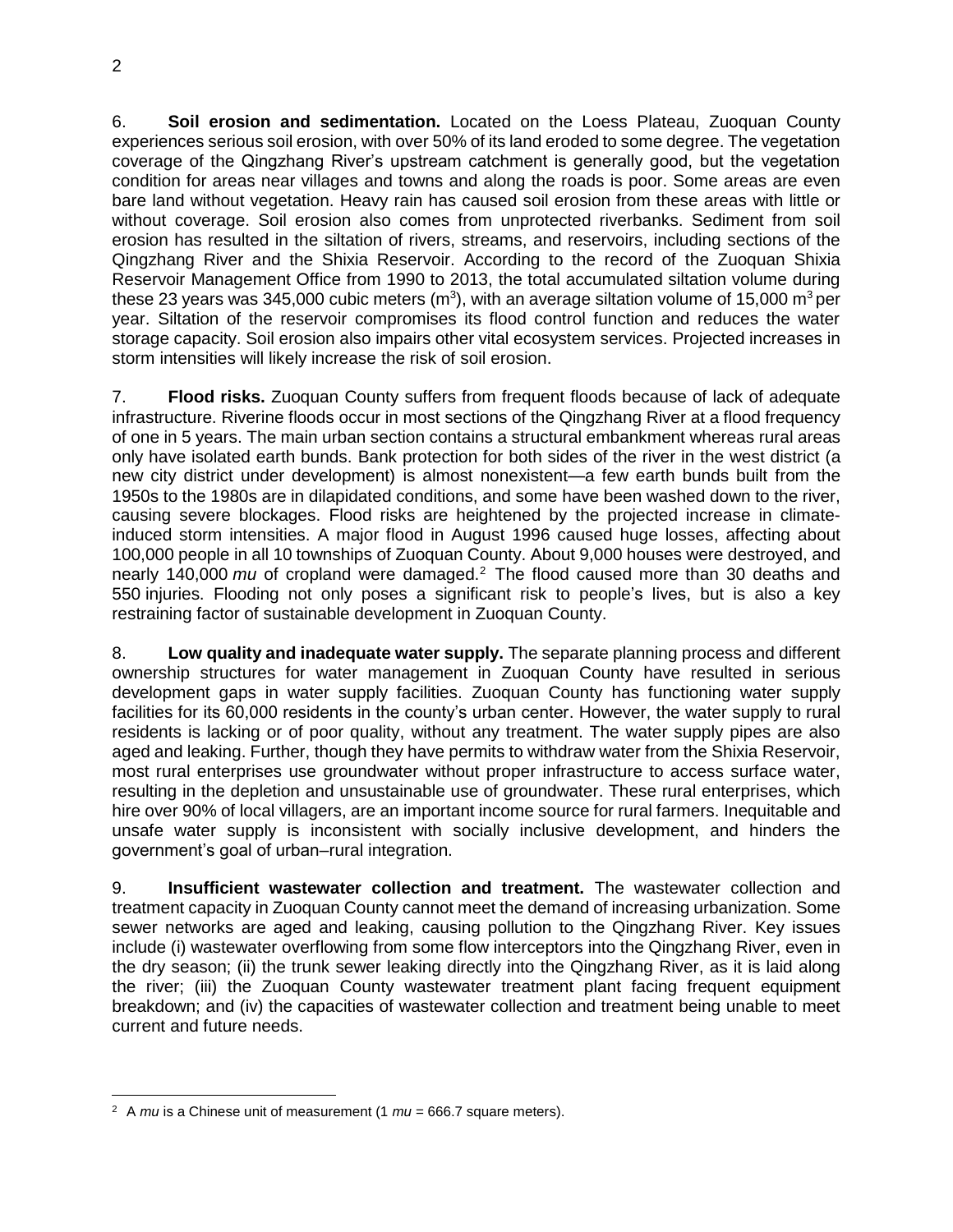10. **Lack of ecosystem-friendly infrastructure connecting urban center and new district.** Zuoquan County's urban development master plan expected the urban population to grow to about 82,000 in 2020 and 113,000 in 2030. $3$  The urbanization rate is projected to increase to 62% in 2030. The existing Binhe Road, a trunk road connecting the urban center to the new district in peri-urban and rural areas, cannot satisfy current and increasing traffic demands. The east section of the Binhe Road has reached its design capacity, while the west section of about 5 kilometers is yet to be expanded to meet the demand. Moreover, the storm water pipe and the trunk sewer to the new district need to be installed concurrently along the Binhe Road—as an integrated approach to improving water resources management together with road improvement—which will be cheaper than constructing them separately.

11. **Weak institutional capacity.** Zuoquan County's water resources management is fragmented, lacking a coordinated and integrated approach to land use planning, and urban and rural development. The urban and rural water supply systems are separate, with large gaps in water quality and service reliability. Zuoquan County's capacity for project planning and implementation is weak since it has little experience with international organizations. The counterpart staff of the project do not have experience in implementing Asian Development Bank (ADB) projects and are unfamiliar with ADB procedures and requirements. The current floodwarning system is inadequate, and cannot provide effective and timely warnings to rural communities.

# **2. Government's Sector Strategy**

 $\overline{a}$ 

12. Overall, the PRC aims to build a harmonious and moderately prosperous society through livelihood improvement, equitable urbanization and coordinated urban–rural development, and regionally balanced and environmentally sustainable growth. The main theme of the PRC's Thirteenth Five-Year Plan on National Social and Economic Development, 2016–2020 is to build a harmonious and moderately prosperous society; and achieve more balanced economic development that considers environmental sustainability, social inclusiveness, and ecological civilization.<sup>4</sup>

13. In January 2012, the government issued the "Opinion on Implementing the Most Stringent Water Management System."<sup>5</sup> This established the following three "red lines" for water management: (i) capping total national water use at 700 billion  $m^3$  in 2030; (ii) improving water use efficiency (by 2030, irrigation efficiency increased to 0.60; and industrial water use reduced to 40  $\text{m}^3$  per CNY10,000 industrial added value); and (iii) improving the water quality compliance rate above 95% by 2030.

14. The government's action plan for water pollution prevention and control, released in 2015, lists several measures to tackle water pollution and improve water and ecological quality by 2030.<sup>6</sup> The plan includes the following indicators by 2020: (i) the quality of over 70% of the water body in seven key river basins, such as the Yangtze River and the Yellow River, will reach class III or above; (ii) the amount of foul water in urban built-up areas will be controlled and will not exceed

<sup>3</sup> Zuoquan County Government. 2011. *Zuoquan Urban Development Master Plan, 2011–2030*. Zuoquan.

<sup>4</sup> Government of People's Republic of China. 2016. *Thirteenth Five-Year Plan on National Economic and Social Development.* Beijing.

<sup>5</sup> Government of People's Republic of China. 2012. *Opinion on Implementing the Most Stringent Water Management System.* Beijing.

<sup>6</sup> Government of the People's Republic of China. 2015. *China announces action plan to tackle water pollution*. 16 April. Beijing. http://english.gov.cn/policies/latest\_releases/2015/04/16/content\_281475090170164.htm.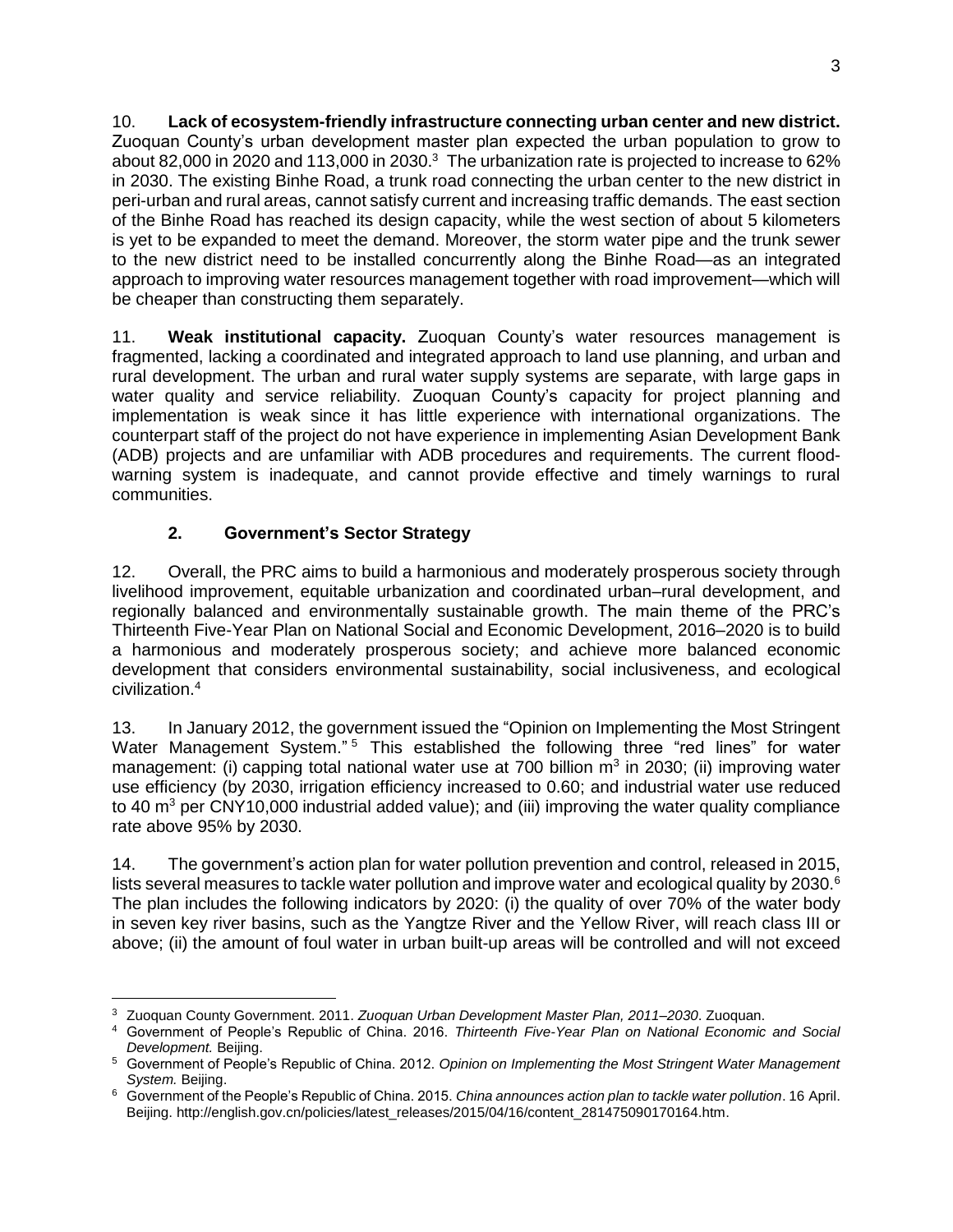10%; (iii) the water quality of 93% of the sources for urban water supply will reach class III or above; and (iv) 70% of coastal sea water quality will reach Class I or II.

15. The government's New Urbanization Plan, 2014–2020 also highlighted the environmental carrying capacity of river basins, and urged urban master planning to draw red lines to protect surface and underground waters during future urbanization.<sup>7</sup> The sponge city initiative aims to build up infrastructure to collect excess rainfall and integrate flood control in urban planning.

16. Guided by national government policies, Shanxi Provincial Government declared Zuoquan County part of the ecological barrier for Shanxi Province, prioritizing eco-environmental protection in the area. Zuoquan County government is committed to ecological civilization, prioritizing and integrating environmental and ecological protection goals in the county's overall development strategy. Zuoquan County government has formulated its urban development master plan (2011– 2030, footnote 3), its stormwater and flood control special plan (2014–2030), and other measures to implement the national policies on water management.<sup>8</sup>

## **3. ADB Sector Experience and Assistance Program**

17. ADB's country partnership strategy for the PRC, 2016–2020 focuses on innovative projects where ADB can play a catalytic role in managing climate change and the environment, promoting regional cooperation and integration, supporting inclusive economic growth, fostering knowledge cooperation, and supporting institutional and governance reform.<sup>9</sup> ADB will support operations that will produce regional benefits, such as achieving greenhouse gas emissions commitments ahead of the 2030 target; pilot testing projects to reduce air, water, and soil pollution; and promoting emerging renewable technologies, such as solar power and carbon capture and storage. These strategic priorities are aligned with the PRC's Thirteenth Five-Year Plan (footnote 3), ADB's Midterm Review of Strategy 2020, and ADB's approach to supporting upper middle-income countries.<sup>10</sup>

18. ADB has fostered a diverse and active portfolio in natural resources management and sustainable water resource use, flood management, water supply, and wastewater treatment. ADB assistance to the PRC's water resources management has been effective in addressing a range of water resources protection problems, with a positive impact on water resources, pollution control, and public health. Lending in the agriculture and natural resources sector has increased since 2006. Since 1998, about 20 ADB-financed loan projects to the PRC's water resources sector have been financed. ADB has been supporting the PRC's development initiatives, focusing on the provision of infrastructure and the creation of an enabling environment to lay a foundation for sustainable socioeconomic development. Shanxi Province has received about \$1.2 billion from international development agencies for more than 12 infrastructure projects. ADB, along with the World Bank, is the main agency for such financing. Lessons learned from previous projects are used to develop and design the project.

 $\overline{a}$ 

<sup>7</sup> Government of People's Republic of China. 2014. *New Urbanization Plan*. Beijing.

<sup>8</sup> Zuoquan County Government. 2014. *Zuoquan Stormwater and Flood Control Special Plan, 2014–2030*. Zuoquan.

<sup>9</sup> ADB. 2016. *Transforming Partnership: People's Republic of China and Asian Development Bank, 2016–2020*. Manila.

<sup>10</sup> ADB. 2014. *Midterm Review of Strategy 2020: Meeting the Challenges of a Transforming Asia and Pacific.* Manila.